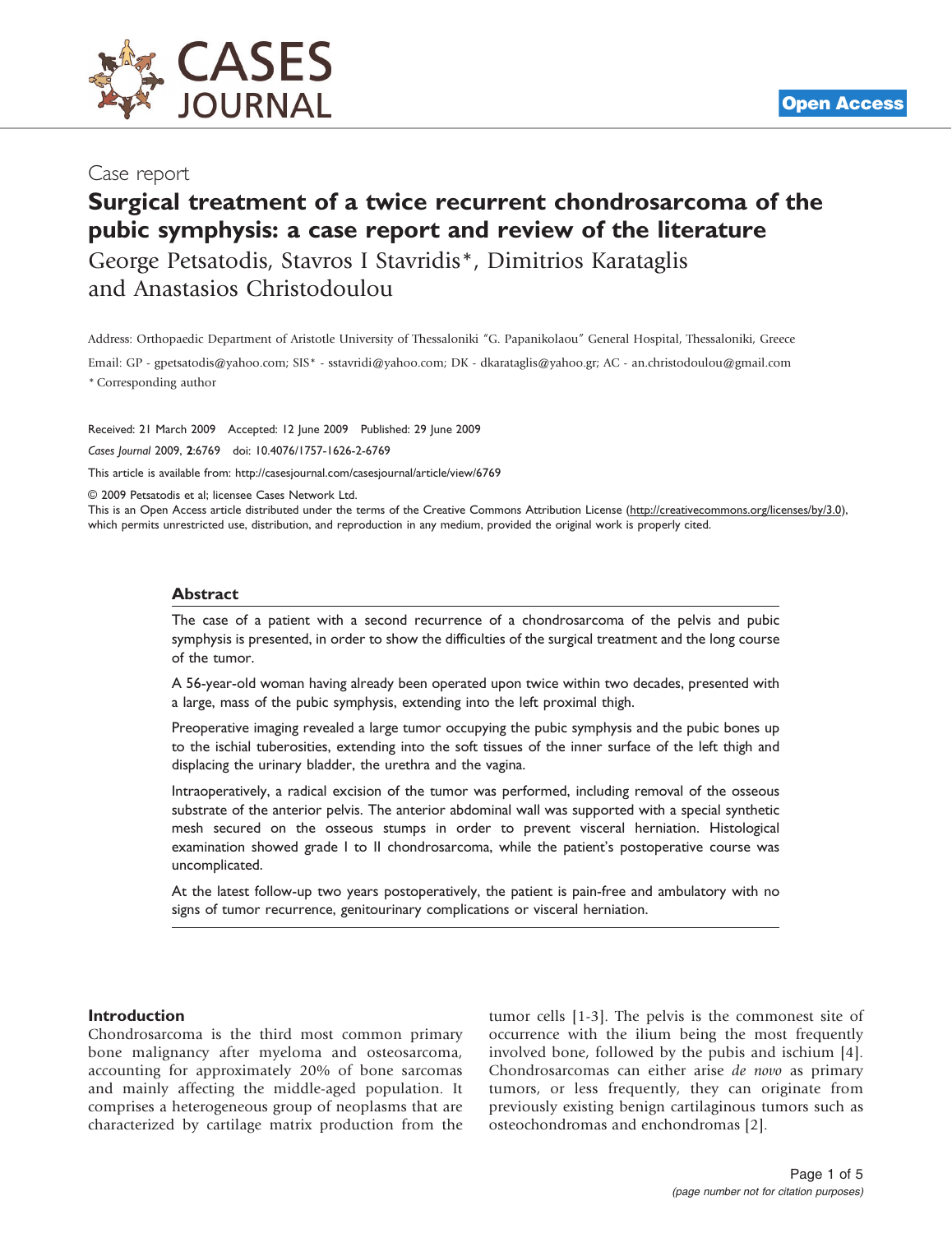Although the majority of these tumors grow slowly, rarely metastasize and have a very good prognosis after surgery, local recurrence is a quite common occurrence especially following inadequate excision. Since radiotherapy and chemotherapy have proved ineffective in the treatment of chondrosarcomas, wide surgical excision remains the treatment of choice [[1](#page-3-0),[5](#page-4-0)]. The complex anatomic relations of the pelvis, the close vicinity to vital structures, the lack of defined compartment borders and the risk of jeopardizing pelvic structural stability render effective surgical treatment of a pelvic chondrosarcoma a major challenge for the orthopaedic surgeon.

We hereby present a case of a twice recurrent pelvic chondrosarcoma occupying the pubic symphysis that was treated by wide marginal excision and abdominal wall reconstruction with the use of a special synthetic mesh in order to prevent a postoperative visceral herniation.

#### Case presentation

A 56-year-old Greek woman presented with a large mass of the pubic symphysis, extending into the left hip (Figure 1). The patient reported an increase of the mass size within the last 6 months and otherwise minor complaints without significant pain. According to the patient's history, 20 years ago she was subjected to a pelvic tumor removal followed by radiotherapy. 14 years postoperatively she was reoperated upon due to local tumor recurrence. The tumor had been partially removed, without bony resection, and the diagnosis of grade I chondrosarcoma was set.

Preoperative imaging revealed a large bilobular tumor occupying the pubic symphysis and the pubic bones up to



Figure 1. Clinical appearance of the tumor extending from the symphysis pubis to the left inner thigh.

the ischial tuberosities, extending into the soft tissues of the left thigh inner surface and displacing the urinary bladder, the urethra and the vagina ([Figure 2A, 2B](#page-2-0)). No signs of invasion of adjacent organs, by the tumor were evident, while staging control did not reveal any remote metastases.

The tumor was approached through a modified Pfannenstiel incision extending into to inner side of the left thigh. Intraoperatively, a radical excision of the tumor was performed ([Figure 3A\)](#page-2-0), including removal of the osseous substrate of the anterior pelvis, taking great care to ensure excision through unaffected tissues. In order to prevent a postoperative visceral herniation, the anterior abdominal wall was supported with a special synthetic mesh secured on the pelvic osseous stumps (Herniamesh® mesh, Herniamesh® S.r.l., Chivasso (TO), Italy) ([Figure 3B](#page-2-0)). The removed tumor measured 16 cm in diameter ([Figure 4A](#page-3-0)).

Histological examination confirmed a large pelvic chondrosarcoma of the pubic symphysis, being mainly Grade I and with small areas Grade II that destroyed the cortex and extended into the surrounding soft tissues. Excisional margins were found to be free of neoplasmatic cells.

The patient's postoperative course was uncomplicated. Four months postoperatively she was able to ambulate full-weight-bearing. At the latest follow-up 2 years postoperatively, no urogenital complications or visceral herniation and no signs of relapse of the tumor were noted. The patient was symptom-free and satisfied with the results of her treatment.

### **Discussion**

Wide surgical tumor excision with adequate margins appears to be the procedure of choice in chondrosarcoma treatment, since this is the most effective way of reducing tumor recurrence rate [\[2](#page-3-0)[-8\]](#page-4-0). Although local recurrence after inadequate surgical removal does not seem to significantly influence the overall survival, it must be kept in mind that each local recurrence bears the risk of the tumor evolving towards a higher-grade chondrosarcoma (up to 21.4%) [[8](#page-4-0)]. Such transformation could consequently lead to an increased risk of metastases and subsequently result in a reduced overall survival rate [\[8](#page-4-0),[9](#page-4-0)]. A number of authors believe that the tumor grade is the only significant prognostic factor for survival and metastases [\[4,5](#page-4-0)].

A recent paper reported a recurrence rate of 100% in grade I pelvic chondrosarcoma following intralesional resection. Hence, although such a procedure may be considered a treatment option in some grade I chondrosarcomas of the long bones of the extremities, intralesional tumor resection should be avoided in the treatment of pelvic tumors [[8](#page-4-0)].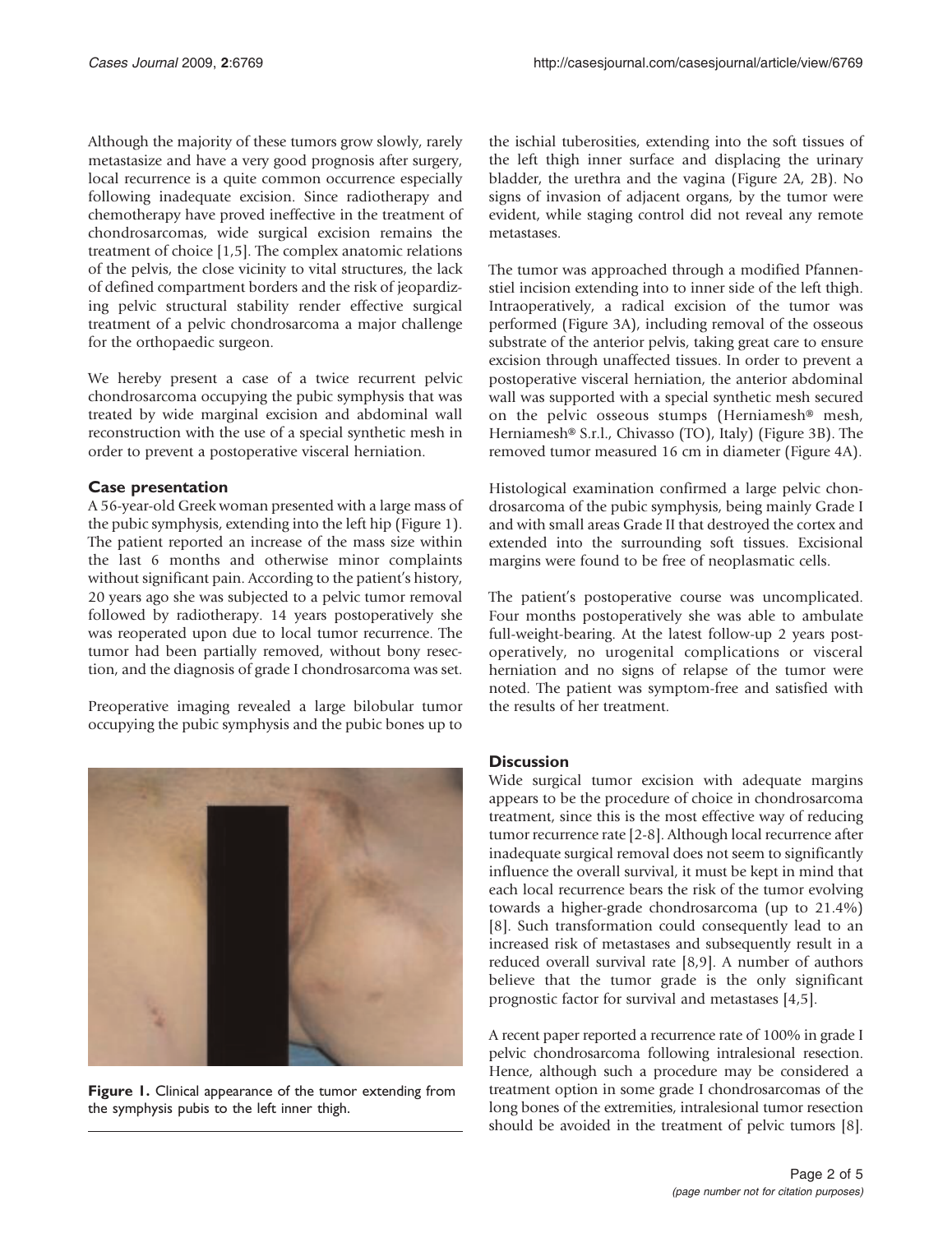<span id="page-2-0"></span>

Figure 2. Preoperative plain X-ray (A) and MRI imaging of the tumor (B).

The fact that in our case there was a tumor recurrence twice following partial removal supports the above findings.

Most chondrosarcomas of the pelvis are considerably larger than their appendicular counterparts, averaging 11 cm in size at the time of diagnosis. This could be partly attributed to the poor compartmentalization of the pelvis and the fact that most such tumors, as in our case, give raise to symptoms only after they have reached a relatively large size [\[10\]](#page-4-0).

After inadequate initial excision there is increased likelihood of local recurrence because recurrent lesions have the propensity to implant in the pelvic soft tissues and do not remain as one isolated large lesion [\[9,10\]](#page-4-0). This seems to apply in our case where two recurrences of the tumor occurred within two decades.

The fact that in our case the first recurrence of the tumor took place more than a decade and the second almost 20 years post initial tumor resection indicates another aspect of the natural history of such tumors. Indeed, it is pointed out in the literature, that the index recurrence was seen as late as 87 months after the initial resection, while second recurrence occurred up to 12 years after index recurrent surgery. Thus, patients with a known recurrence



Figure 3. Intraoperative view of the operative field prior to the removal of the tumor (A) and following the mesh application (B).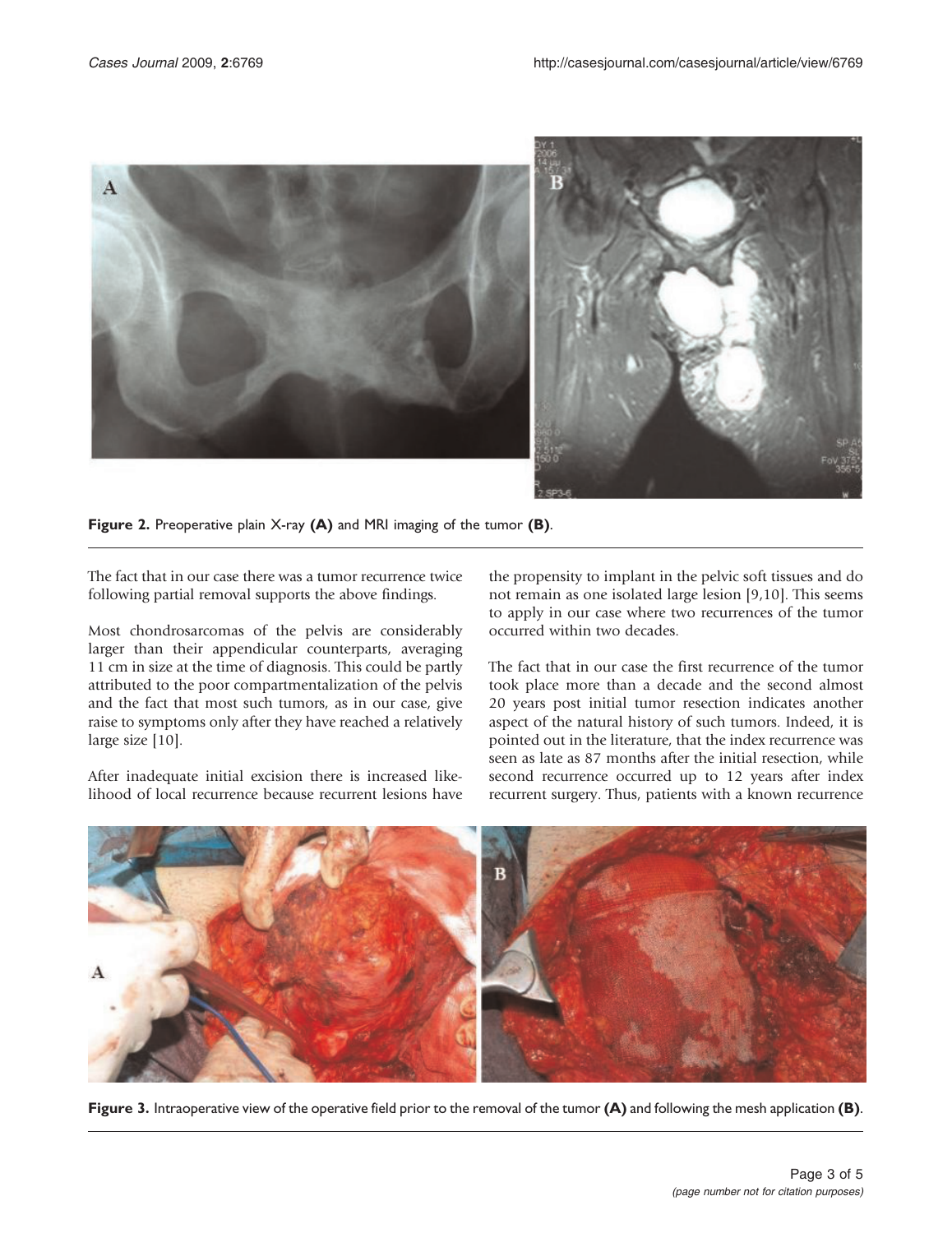<span id="page-3-0"></span>

Figure 4. The removed chondrosarcoma (A) and a two-year-postoperative radiograph (B).

should be followed for at least 15 to 20 years, a time considerably longer then that required for most other types of tumors. Unfortunately, even 10 years of monitored relapse-free status does not ensure cure of the disease [\[9](#page-4-0)]. Even in the cases of recurrent chondrosarcomas, the current literature suggests that every effort to achieve adequate resection margins should be made [\[9](#page-4-0),[10\]](#page-4-0).

The choice of surgical procedure constitutes a factor of paramount importance. The surgeon has to maintain a subtle balance between ensuring adequate resection margins and the risk of endangering adjacent vital structures as well as the structural stability of the pelvis.

According to Enneking and Dunham [\[11\]](#page-4-0) the pelvis is divided into 4 zones. The ilium is assigned number I, the periacetabular area number II, zone III corresponds to the pubis and ischium and zone IV to the sacrum. The extent of the excision needed according to the pelvic tumor location defines the reconstruction procedure required in order to reestablish stability and functionality of the pelvic ring. It is well documented in the literature that after zone III resection without impairment of the posterior structural elements a reconstruction of the anterior pelvic arch is not required, since pelvic stability is not affected [2]. Therefore, in our case we focused on achieving adequate resection margins through the bone but also through the soft tissues.

In order to reduce the possibility of a postoperative visceral herniation due to the removal of the anterior pelvic osseous substrate, we supported the anterior abdominal wall with a special synthetic mesh that was fixed upon the pelvic osseous stumps. This porous, monofilament polypropylene mesh acts as a "scaffold"

enhancing growth of the patient's own tissue, which eventually incorporates the mesh into the surrounding area. This technique is often used in abdominal surgery for treatment of sizeable hernias.

### Conclusion

In conclusion, this case highlights the long natural course of recurrent pelvic chondrosarcoma and supports the current trend that wide resection should be the treatment of choice for such tumors even in the case of recurrence; while a limited reconstruction of the abdominal wall with a mesh may alleviate the consequences of the unavoidable bony resection.

### Consent

We have obtained written, informed patient consent for publication of the report and any accompanying images. A copy of the written consent is available for review by the journal's Editor-in-Chief.

### Competing interests

The authors declare that they have no competing interests.

## Authors' contributions

GP carried out the operation and the follow-up, SIS participated in the follow-up, SIS and DK drafted the manuscript, AC was the supervisor of the project. All authors read and approved the final manuscript.

# **References**

- 1. Gelderblom H, Hogendoorn PC, Dijkstra SD, van Rijswijk CS, Krol AD, Taminiau AH, Bovee JV: The clinical approach towards chondrosarcoma. Oncologist 2008, 13:320-329.
- 2. Ozaki T, Hillmann A, Lindner N, Blasius S, Winkelmann W: Chondrosarcoma of the pelvis. Clin Orthop Relat Res 1997, 337:226-239.